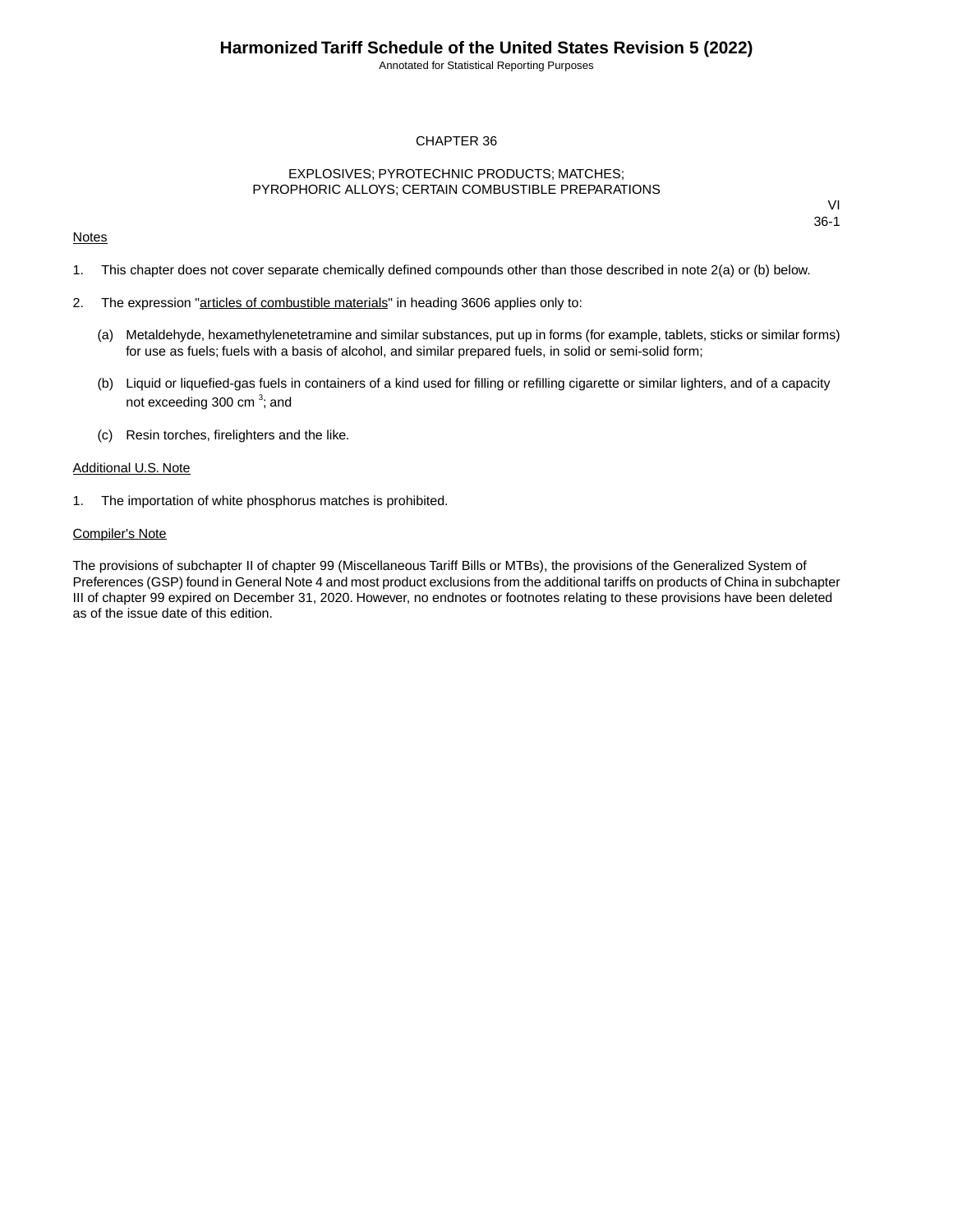# **Harmonized Tariff Schedule of the United States Revision 5 (2022)**

VI

Annotated for Statistical Reporting Purposes

| $36 - 2$        |                |                                                                                                                  |                     |                                  |                                                                                     |       |
|-----------------|----------------|------------------------------------------------------------------------------------------------------------------|---------------------|----------------------------------|-------------------------------------------------------------------------------------|-------|
| Heading/        | Stat.          |                                                                                                                  | Unit                |                                  | Rates of Duty                                                                       |       |
| Subheading      | Suf-<br>fix    | Article Description                                                                                              | of<br>Quantity      | General                          | $\mathbf{1}$<br>Special                                                             | 2     |
| 3601.00.00      |                |                                                                                                                  | kg                  | $3.25\%$ <sup>1/</sup>           | Free (A, AU, BH, CL,<br>CO, D, E, IL, JO,<br>KR, MA, OM, P,<br>PA, PE, S, SG)       | 60%   |
| 3602.00.00      | 30             | Prepared explosives, other than propellant powders <br>Dynamite and other high explosives, put up in cartridges, |                     | Free <sup>1/</sup>               |                                                                                     | Free  |
| 3603            | 60             | Safety fuses; detonating cords; percussion or detonating caps;                                                   |                     |                                  |                                                                                     |       |
| 3603.10.00      | 00             | igniters; electric detonators:                                                                                   | m                   | $3\%$ <sup>1/</sup>              | Free (A*, AU, BH,<br>CL, CO, D, E, IL,<br>JO, KR, MA, OM,<br>P, PA, PE, S, SG)      | 8.3%  |
| 3603.20.00 00   |                |                                                                                                                  | m                   | $3\%$ <sup><math>1/</math></sup> | Free (A*, AU, BH,<br>CL, CO, D, E, IL,<br>JO, KR, MA, OM,<br>P, PA, PE, S, SG)      | 8.3%  |
| 3603.30.00 00   |                |                                                                                                                  |                     |                                  | Free (A*, AU, BH,<br>CL, CO, D, E, IL,<br>JO, KR, MA, OM,<br>P, PA, PE, S, SG)      | 30%   |
| 3603.40.00 00   |                |                                                                                                                  |                     | $0.2\%$ <sup>1/</sup>            | Free (A*, AU, BH,<br>CL, CO, D, E, IL,<br>JO, KR, MA, OM,<br>P, PA, PE, S, SG)      | 0.3%  |
| 3603.50.00      | 00             |                                                                                                                  |                     | $0.2\%$ <sup>1/</sup>            | Free (A*, AU, BH,<br>CL, CO, D, E, IL,<br>JO, KR, MA, OM,<br>P, PA, PE, S, SG)      | 0.3%  |
| 3603.60.00      | 00             |                                                                                                                  |                     | $0.2\%$ <sup>1/</sup>            | Free (A*, AU, BH,<br>CL, CO, D, E, IL,<br>JO, KR, MA, OM,<br>P, PA, PE, S, SG)      | 0.3%  |
| 3604<br>3604.10 |                | Fireworks, signaling flares, rain rockets, fog signals and other<br>pyrotechnic articles:<br>Fireworks:          |                     |                                  |                                                                                     |       |
| 3604.10.10 00   |                |                                                                                                                  |                     |                                  | Free (A, AU, BH, CL, 12.5%<br>CO, D, E, IL, JO,<br>KR, MA, OM, P,<br>PA, PE, S, SG) |       |
| 3604.10.90      |                |                                                                                                                  |                     | $5.3\%$ <sup>3/</sup>            | Free (A, AU, BH, CL,<br>CO, D, E, IL, JO,<br>KR, MA, OM, P,<br>PA, PE, S, SG)       | 12.5% |
| 3604.90.00      | 10<br>50<br>00 |                                                                                                                  | <b>I</b> kg<br>lkg. | $6.5\%$ <sup>4/</sup>            | Free (A*, AU, BH,<br>CL, CO, D, E, IL,                                              | 40%   |
|                 |                |                                                                                                                  |                     |                                  | JO, KR, MA, OM,<br>P, PA, PE, S, SG)                                                |       |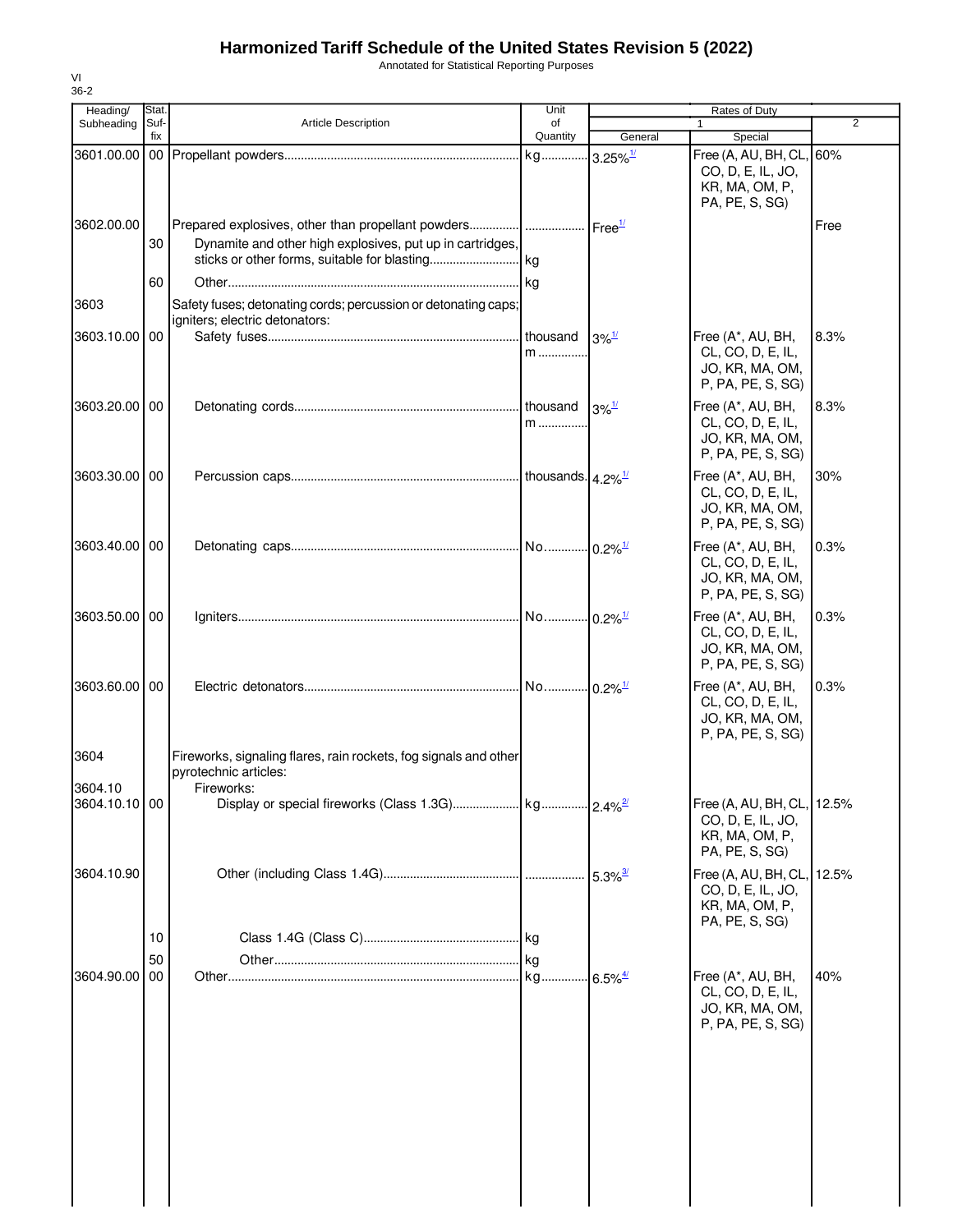# **Harmonized Tariff Schedule of the United States Revision 5 (2022)**

Annotated for Statistical Reporting Purposes

| Heading/                 | Stat.       |                                                                                                                               | Unit                  | Rates of Duty      |                          |                |
|--------------------------|-------------|-------------------------------------------------------------------------------------------------------------------------------|-----------------------|--------------------|--------------------------|----------------|
| Subheading               | Suf-<br>fix | Article Description                                                                                                           | of<br>Quantity        | General            | 1<br>Special             | $\overline{2}$ |
| 3605.00.00               |             | Matches, other than pyrotechnic articles of heading 3604                                                                      | .                     | Free <sup>1/</sup> |                          | 20¢/gross of   |
|                          |             |                                                                                                                               |                       |                    |                          | immediate      |
|                          |             |                                                                                                                               |                       |                    |                          | containers     |
|                          | 30          |                                                                                                                               | kg                    |                    |                          |                |
|                          | 60          |                                                                                                                               | kg                    |                    |                          |                |
| 3606                     |             | Ferrocerium and other pyrophoric alloys in all forms; articles                                                                |                       |                    |                          |                |
|                          |             | of combustible materials as specified in note 2 to this chapter:                                                              |                       |                    |                          |                |
| 3606.10.00 00            |             | Liquid or liquefied-gas fuels in containers of a kind used<br>for filling or refilling cigarette or similar lighters and of a |                       |                    |                          |                |
|                          |             |                                                                                                                               | No Free <sup>5/</sup> |                    |                          | Free           |
|                          |             |                                                                                                                               |                       |                    |                          |                |
| 3606.90<br>3606.90.30 00 |             | Other:                                                                                                                        |                       |                    | Free (A+, AU, BH,        | 56.7%          |
|                          |             |                                                                                                                               |                       |                    | CL, CO, D, E, IL,        |                |
|                          |             |                                                                                                                               |                       |                    | JO, KR, MA, OM,          |                |
|                          |             |                                                                                                                               |                       |                    | P, PA, PE, S, SG)        |                |
| 3606.90.40 00            |             |                                                                                                                               |                       |                    |                          | 25%            |
| 3606.90.80 00            |             |                                                                                                                               |                       |                    | Free (A, AU, BH, CL, 25% |                |
|                          |             |                                                                                                                               |                       |                    | CO, D, E, IL, JO,        |                |
|                          |             |                                                                                                                               |                       |                    | KR, MA, OM, P,           |                |
|                          |             |                                                                                                                               |                       |                    | PA, PE, S, SG)           |                |
|                          |             |                                                                                                                               |                       |                    |                          |                |
|                          |             |                                                                                                                               |                       |                    |                          |                |
|                          |             |                                                                                                                               |                       |                    |                          |                |
|                          |             |                                                                                                                               |                       |                    |                          |                |
|                          |             |                                                                                                                               |                       |                    |                          |                |
|                          |             |                                                                                                                               |                       |                    |                          |                |
|                          |             |                                                                                                                               |                       |                    |                          |                |
|                          |             |                                                                                                                               |                       |                    |                          |                |
|                          |             |                                                                                                                               |                       |                    |                          |                |
|                          |             |                                                                                                                               |                       |                    |                          |                |
|                          |             |                                                                                                                               |                       |                    |                          |                |
|                          |             |                                                                                                                               |                       |                    |                          |                |
|                          |             |                                                                                                                               |                       |                    |                          |                |
|                          |             |                                                                                                                               |                       |                    |                          |                |
|                          |             |                                                                                                                               |                       |                    |                          |                |
|                          |             |                                                                                                                               |                       |                    |                          |                |
|                          |             |                                                                                                                               |                       |                    |                          |                |
|                          |             |                                                                                                                               |                       |                    |                          |                |
|                          |             |                                                                                                                               |                       |                    |                          |                |
|                          |             |                                                                                                                               |                       |                    |                          |                |
|                          |             |                                                                                                                               |                       |                    |                          |                |
|                          |             |                                                                                                                               |                       |                    |                          |                |
|                          |             |                                                                                                                               |                       |                    |                          |                |
|                          |             |                                                                                                                               |                       |                    |                          |                |
|                          |             |                                                                                                                               |                       |                    |                          |                |
|                          |             |                                                                                                                               |                       |                    |                          |                |
|                          |             |                                                                                                                               |                       |                    |                          |                |
|                          |             |                                                                                                                               |                       |                    |                          |                |
|                          |             |                                                                                                                               |                       |                    |                          |                |
|                          |             |                                                                                                                               |                       |                    |                          |                |
|                          |             |                                                                                                                               |                       |                    |                          |                |
|                          |             |                                                                                                                               |                       |                    |                          |                |
|                          |             |                                                                                                                               |                       |                    |                          |                |
|                          |             |                                                                                                                               |                       |                    |                          |                |
|                          |             |                                                                                                                               |                       |                    |                          |                |
|                          |             |                                                                                                                               |                       |                    |                          |                |

VI 36-3